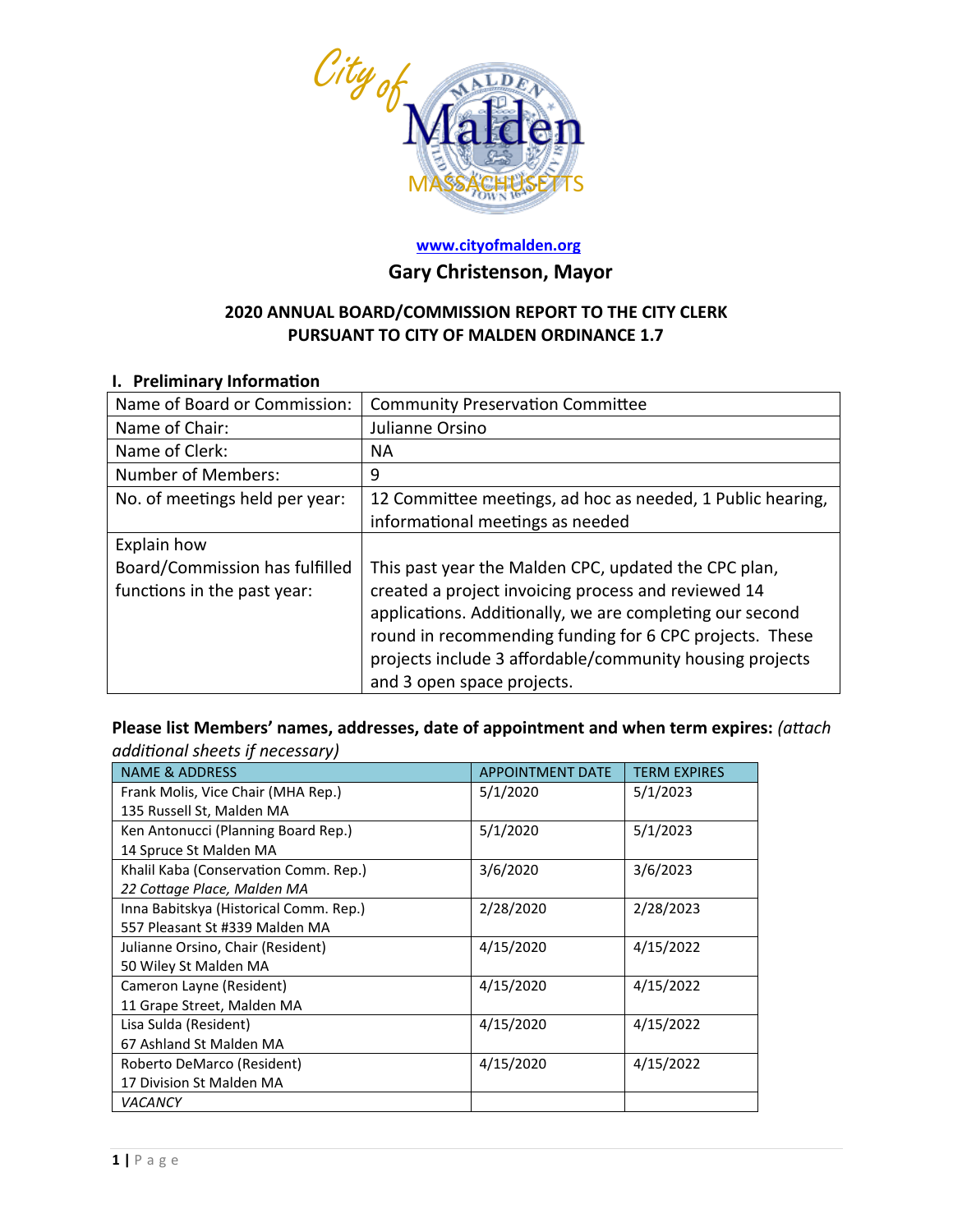Please issue a **brief** statement about the general purpose and mission of this Board/ Commission:

The Community Preservation Fund allocates money for projects within Malden which address the following community preservation assets: open space protection, affordable housing, historic preservation and land for recreation use.

#### **2. REVENUE:** Please list the revenue(s) coming into this Board/ Commission. **NOT APPLICABLE □**

| From City Budget    |                     |
|---------------------|---------------------|
| From State Budget   |                     |
| From Federal Budget |                     |
| <b>Grant Monies</b> |                     |
| Licenses/Fees       |                     |
| Other               | Please see attached |

**3. EXPENDITURES:** Please list the expenditures of this Board/Commission. **NOT APPLICABLE □**

| Expenditures of         | Explanation         |
|-------------------------|---------------------|
| <b>Board/Commission</b> |                     |
| <b>Personnel Costs</b>  |                     |
| <b>Equipment Costs</b>  |                     |
| <b>Postal Costs</b>     |                     |
| <b>Leasing Costs</b>    |                     |
| Other                   | Please see attached |

**4. ASSETS:** Please list all major assets under the control of this Board/Commission*. (Please include materials, tools, vehicles, equipment and property on hand as of 12/31/2020.* **NOT APPLICABLE** 

**□**

| Asset | Value |
|-------|-------|
|       |       |
|       |       |
|       |       |
|       |       |
|       |       |
|       |       |
|       |       |